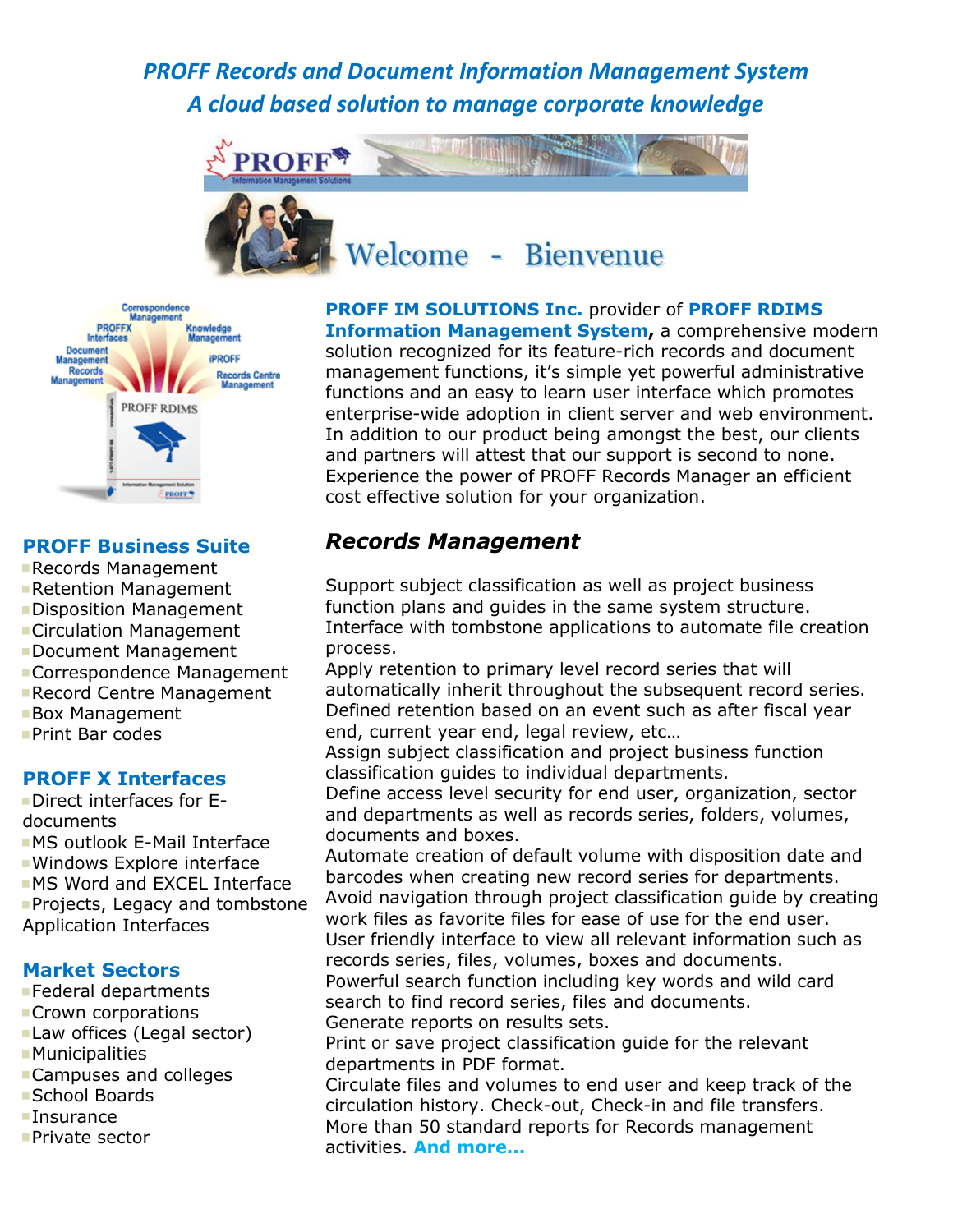#### *Experience the Power of PROFF!*



#### **Professional Services**

**Project Classification Guide** setup

Special Customization and interfaces to Legacy systems

Record Manager WEB services

■24X7 support

Data conversion from other systems

### **Configuration**

*Application Interface:* Business Suite Web version Business Suite Client server version Business Suite Web Services

### **Data Base Support**

ORACLE 9i, 10, 11g MS SQL Server 2005, 2008 INFORMIX, Sybase SQL Server **Windows OS**

WIN 7,8,10, Windows Server 2008, 2013



*Documents Management*

 Organize and maintain paper and electronic documents in any format using PROFF Records Manager. Define storage methods to save electronic documents in the database or in a shared protected folder structure.

 Use PROFF-X Direct interface to capture and save electronic documents through MS WORD, OUTLOOK, Windows Explore and other scanning devices.

 Store documents in the database or external folder in shared network drive. View documents in native format.

 Documents also will inherit the same disposition date from the volume.

 All properties in the document profile are searchable. Define security access levels for documents and restrict access to unauthorized users.

 Document management provides version control. Maintain different versions of modified document.

 Search documents using keywords and wildcard characters. Define annotations, citations, references and related documents to the master document. **And more...**

## *Docket Management for Correspondence tracking and* **workflows**

 Create work flows using docket management functions. Create color coded urgent, 7 day, 14 day, 30 day dockets and circulate among users or groups for action. Maintain all work documents in the docket and in completion put-away the docket to the filing system. Maintain docket with paper and electronic documents and track action and comments from the end user and other user groups. Track and maintain the circulation workflow history of a docket, action taken, action required by the user or a group. In completion close the docket and put-away to the main record series classification.

 Generate standard reports and statistical reports for past due, acknowledgements, action taken etc... **And more...**

## *Disposition Management and Box maintenance*

 Generate disposition list and circulate to the departments for authorization and approval of disposition. Allow individual departments to dispose files. Use record centre functionality to maintain and track boxes. Scan disposed files into boxes and track box movements to archival and storage centres. Create automatic disposition dates for boxes based on the inactive retention cycle. Sent boxes to archival, Storage Company or dormant area and maintain the box numbers and accession numbers. Manage and maintain circulation of boxes.